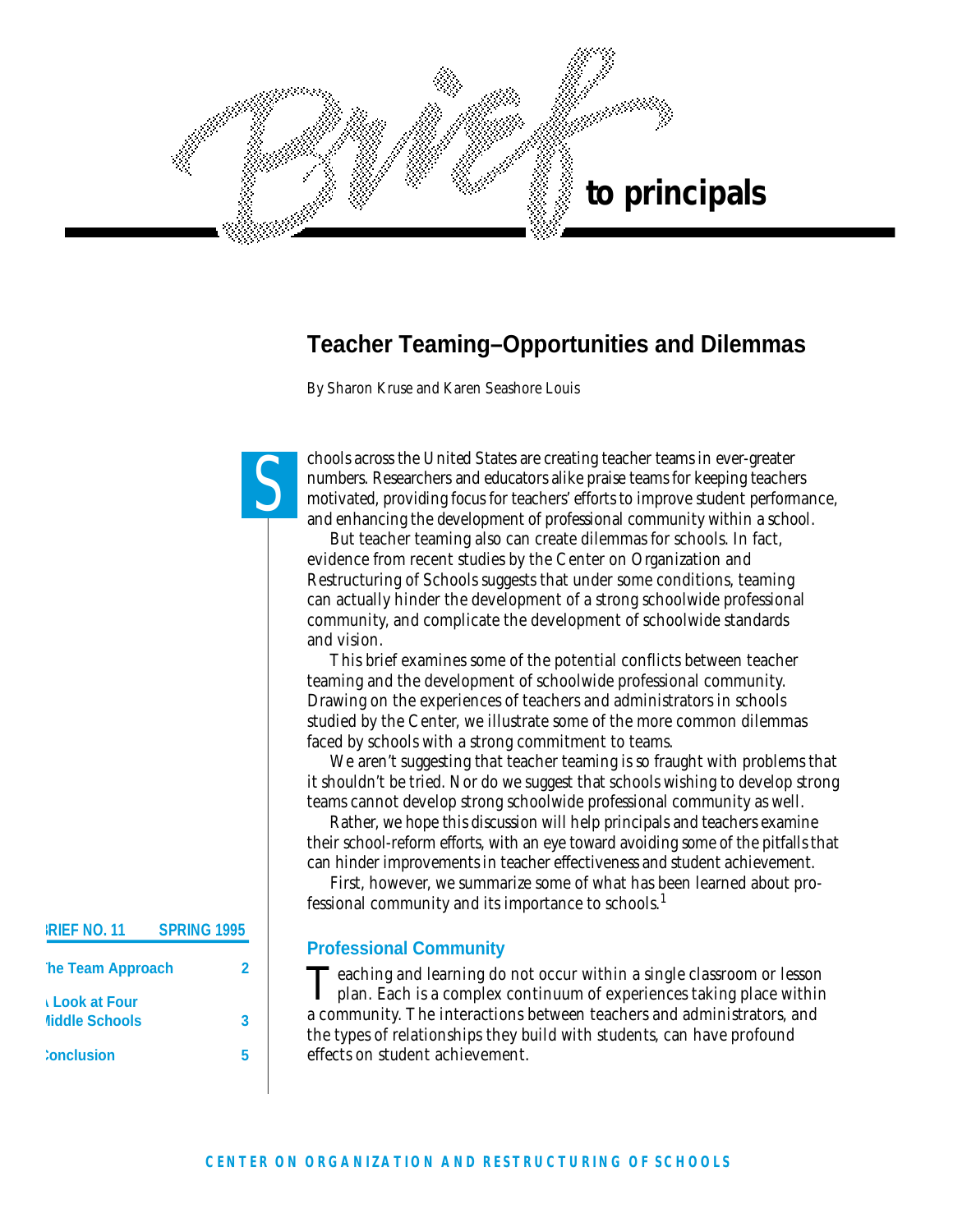*The interactions between teachers and administrators, and the types of relationships they build with students, can have profound effects on student achievement.*

> Professional community in a school is strong when the teachers demonstrate five critical elements: **1–Reflective Dialogue:** discussion which forms the basis for shared norms, beliefs and values that shape plans for action.

**2–De-Privatization of Practice:** Teachers share practice "in public," learning new ways to talk about what they do and building new relationships with peers.

**3–Collective Focus on Student Learning:** Teachers assume that all students can learn at reasonably high levels. A mutually felt obligation keeps teachers committed to overcoming the often-daunting obstacles that students face outside of school.

**4–Collaboration:** Teachers feel encouraged to work together to develop shared understandings of students, curriculum and policy, to produce materials and activities that improve instruction and assessment, and to revamp staff development.

**5–Shared Norms and Values:** Sharon Kruse recently completed herTeachers affirm common values that doctorate in educational policy and admin<sub>support</sub> a collective focus on student istration at the University of Minnesota. learning. *She works on longitudinal case studies of*

*school restructuring and teacher's work for the Center on Organization and Restructuring of Schools.*

Within a strong professional community, teachers and administrators

continually examine their practice and the conditions that affect their *Karen Seashore Louis is the associate dean* for academic affairs for the College of the College of the College of the Shared goal of improving student performance. *University of Minnesota, and a professor* Members of the community feel a *of educational policy and administration.* She is the principal investigator for the mutual sense of support, which professional life of teachers division<sup>sustains</sup> those who want to try of the Center's school restructuring study. new methods and ideas. *Education and Human Development at the*

In some cases, schools that seek strong professional community create formal mechanisms to give teachers some degree of control over classroom practice. Teachers may sit on a governance committee, for example, or a focus group that addresses a particular issue facing the school. As a result, teachers are more likely to feel they've chosen a socially rewarding profession.

#### **The Team Approach**

 $\mathbf{B}$  y acknowledging that teaching<br>is dependent on more than one is dependent on more than one teacher's input or direction, schools are acknowledging that students need to experience unified expectations and messages from all their teachers. Many schools create teacher teams as vehicles for delivering that unified message.

" Teaming," refers to assembling a group of teachers from different disciplines and/or grade levels who work together as a "core group" responsible for teaching a sub-set of the school's population. The school can support a team's collective efforts in a variety of ways, such as assigning team members to the same (or nearby) physical space, creating time during the school day for teams to meet, offering common opportunities for training, and giving teams some measure of control over their practice.

Many educators and researchers claim that teacher teaming can help improve student achievement. In 1989, for example, the Carnegie Council on Adolescent Development said teacher teams provide "an environment conducive to learning by reducing the stress of anonymity and isolation on students."

Common planning by teachers gives students consistent and clearly understood standards of achievement as goals, the council's report said. And by grappling with problems that span several disciplines, students are encouraged to create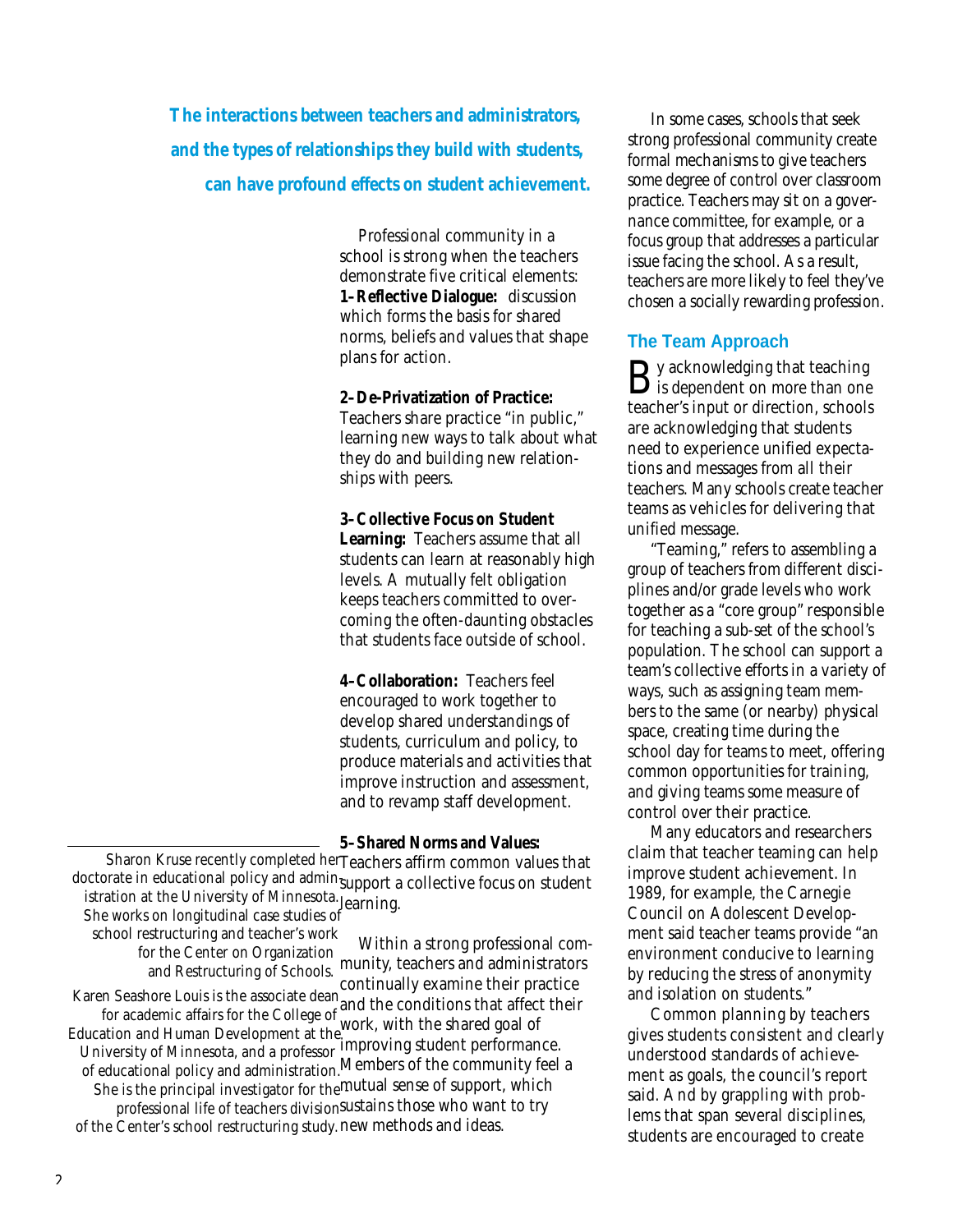solutions "that reflect understanding, not memorization." <sup>2</sup>

Teacher teams also help teachers feel more effective, and give them a sense of collegiality. Teachers in teams feel less isolated and have opportunities for more frequent and more in-depth professional discussion. Strong bonds can form between team members, which can make teachers feel supported in exploring new methods and teaching concepts, and free to reflect more deeply on teaching practices. The team structure also supports some types of curricular innovation, such as interdisciplinary lessons. In these ways, teaming seems to bolster professional community.

Teams often serve as a vehicle for teacher involvement in school governance as well. One team member, for example, may be charged with sitting on a governance committee and representing the team in the larger forum.

#### **A Look at Four Middle Schools**

 ${\displaystyle \bigwedge^{s}}$  part of our research into the<br>dynamics of professional coms part of our research into the munity, we looked at four middle schools that were taking part in re search on school restructuring. All four schools included in this study were deeply committed to teacher teaming, with the stated goal of maintaining a focus on learning that is relevant and meaningful to students.

We chose to examine middle schools because of the rise of the "middle school movement" in the United States in recent years. To effectively reach students between 10 and 15 years old-an age increasingly seen as important for determining later success in school and life–this movement calls for schools to evolve into small, stable communities of learning, where teachers who are experts on dealing with early adolescents deliver a core of cooperative academic programs. Teacher teaming

obviously meshes well with this philosophy, and as more schools have sought to emulate the middle-school model, teacher teaming has grown.

The four schools we studied (each of which has been given a pseudonym to protect confidentiality) were :

**ASPEN GLEN –**A middle school with 26 faculty members serving 440 students in a rural Southwest community of 5,000. Grade-level teams, which were created in 1991, shared an hour of cooperative planning time in shared office space each day. Each teacher also had an hour for individual planning.

**BITTERROOT** – A junior high school in a largely blue-collar Midwest town of 34,000. It had 460 students in Grades 7 and 8, and a staff of 35 that included 28 teachers. There were two interdisciplinary teams at each grade level, under a structure put in place in 1991. Each team included teachers from four core subjects– math, science, social studies and language arts-and a special-education teacher. Team members shared a 70-minute team planning period each day.

COPAN-One of three schools serving grades 6-8 in a fast-growing suburb of a large Southern city, Copan had more than 1,900 students and 97-full time teachers. Under a structure adopted in about 1980, there were 16 grade-level teams. Each met twice weekly for a common planning period–once to collaborate on curriculum and once to discuss the progress of particular students-usually for about an hour. One teacher from each team served on the school's management council.

**SHINING** ROCK-Located in a small West Coast city near a major metropolis, Shining Rock served 490 students in grades 6 through 8. The staff included 18 regular class*Within a strong professional community, teachers and administrators continually examine their practice and the conditions that affect their work, with the shared goal of improving student performance.*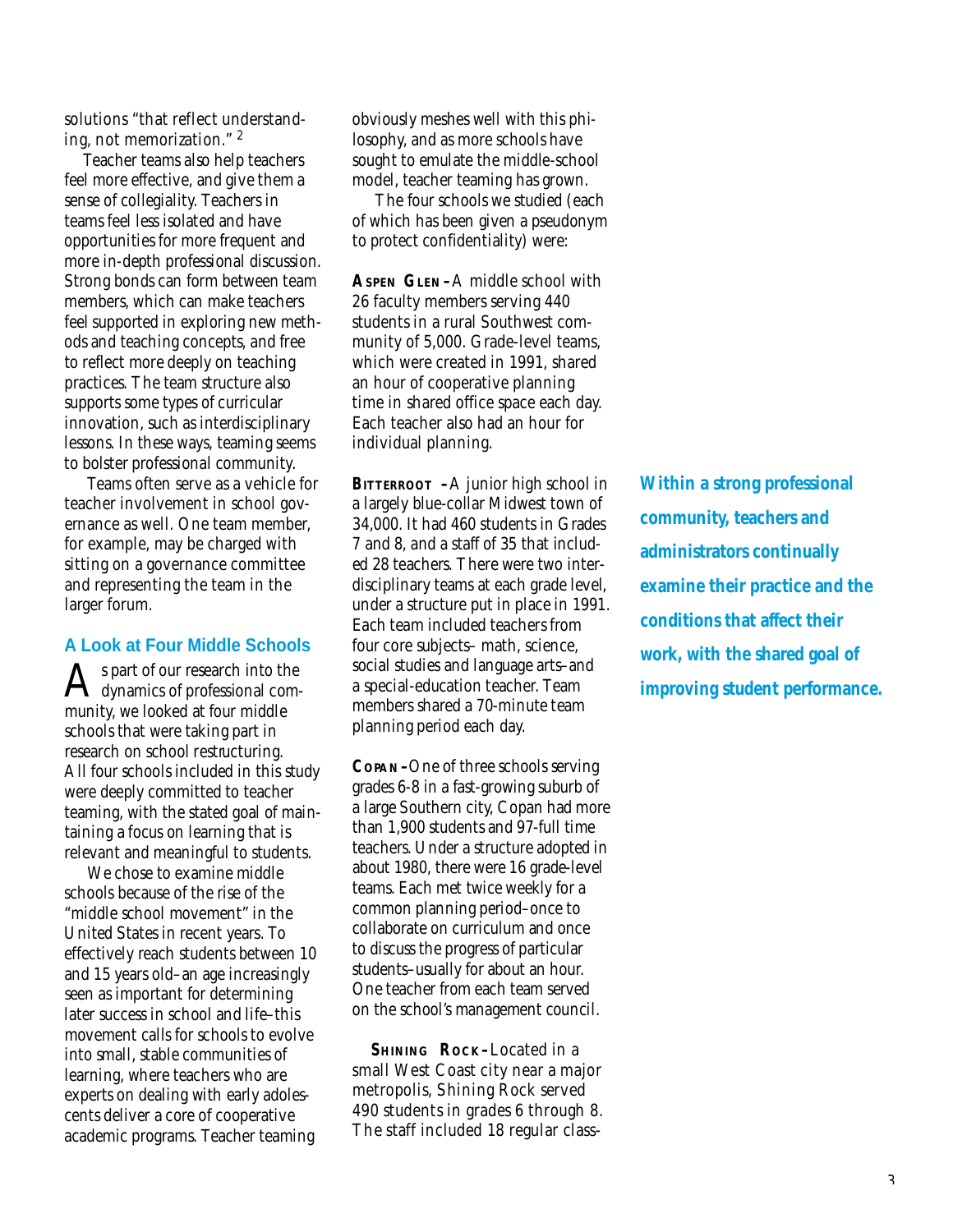*"Either you meet as a team or you meet as a faculty," said one Bitterroot teacher. "It's hard to do both and sustain any workload of tasks. And I admit it, when I'm forced to choose, I always do team-related stuff. I have to look those women in the eye the next day."* 

room teachers and eight specialists who taught gym, shop, languages and other specialized classes. Teaming began in the 6th grade in 1981 and was expanded to grades 7 and 8 in 1988. There were three grade-level teams; each included six core teachers who worked with 150-165 students. Teams shared a room and had 45 minutes each day for planning.

In all four schools, teachers expressed enthusiastic support for teaming. "Teaming helps me to know what is going on in other teachers' classes," one Aspen Glen teacher said. "I can plan lessons to work with what other teachers are doing and help kids understand the concepts better. I love planning a unit that uses some social studies and some English."

But when researchers from the Center began looking at teacher teams, in hopes of gaining insight into how teachers think about their work, another important pattern soon emerged. Teachers kept saying that teams undermined the ability of the whole faculty to deal with the business of the whole school.

This can create significant problems: Schoolwide collective responsibility for student work can be undermined. Schoolwide coordination suffers. Teacher collaboration on instruction, curriculum and other schoolwide goals becomes haphazard because teachers cannot tap into the intellectual resources of other faculty members.

The comments of the teachers and administrators suggested that schools trying to establish strong schoolwide professional community, while also working to build strong teacher teams, can encounter several specific problems.

#### **Time for Teams or Whole-School Issues?**

Inevitably, schools can only devote<br>Iso much time in a school day to so much time in a school day to non-classroom work. Even in restructured schools which value teacher planning time, planning is usually an hour a day, at most, beyond the individual planning period.

Each of the four schools in this study set aside time for intensive team meetings. But this meant they had less time for whole-school meetings. "Either you meet as a team or you meet as a faculty," said one Bitterroot teacher. "It's hard to do both and sustain any workload of tasks. And I admit it, when I'm forced to choose I always do teamrelated stuff. I have to look those women in the eye the next day."

Without the opportunity to talk and share ideas with faculty members who weren't assigned to their teams, many teachers in the four schools said they lost interest in relating to other members of the faculty. "Years ago we had teacher isolation, and then once we reorganized, we had team isolation," a Bitterroot teacher lamented.

This teacher reported that the principal was leading the faculty in several activities aimed at breaking down that isolation, such as crossteam activities. But breaking down that isolation can be a daunting task. Teachers tend to spend their time where they feel most supported, and that means within their teams.

Within the same school, different teams can develop very differently,

particularly when each team has a lot of freedom to control curriculum and instruction. One team may develop strong interdisciplinary efforts, for example, while another might concentrate on student-focused efforts and parent involvement, while a third vigorously pursues a process of creating and practicing new instructional techniques.

Because these teams are taking different approaches to teacherperformance, and thereby student performance, there is no common standard throughout the building. In such situations, conversations on common issues, such as teacher responsibilities, do not occur, and teachers don't develop a common understanding of schoolwide issues. "I know the philosophy of my team," one teacher at Shining Rock said, "but the others (only) by rumor or innuendo or something."

In some of the schools we studied, teams also were supposed to be information conduits between the administration and individual teachers. Teachers were supposed to discuss schoolwide issues within their teams, then funnel their input back to a schoolwide forum through a representative. This added to team isolation: Issues that might have been discussed in a whole-group setting were handled within smaller groups instead. There was no forum for teachers to engage in schoolwide dialogue on critical issues.

When teams got together for their own meetings, whole-school issues were items added to an agenda already full of items-such as particular problems with particular studentsthat may have appeared more pressing to team members. Whole-school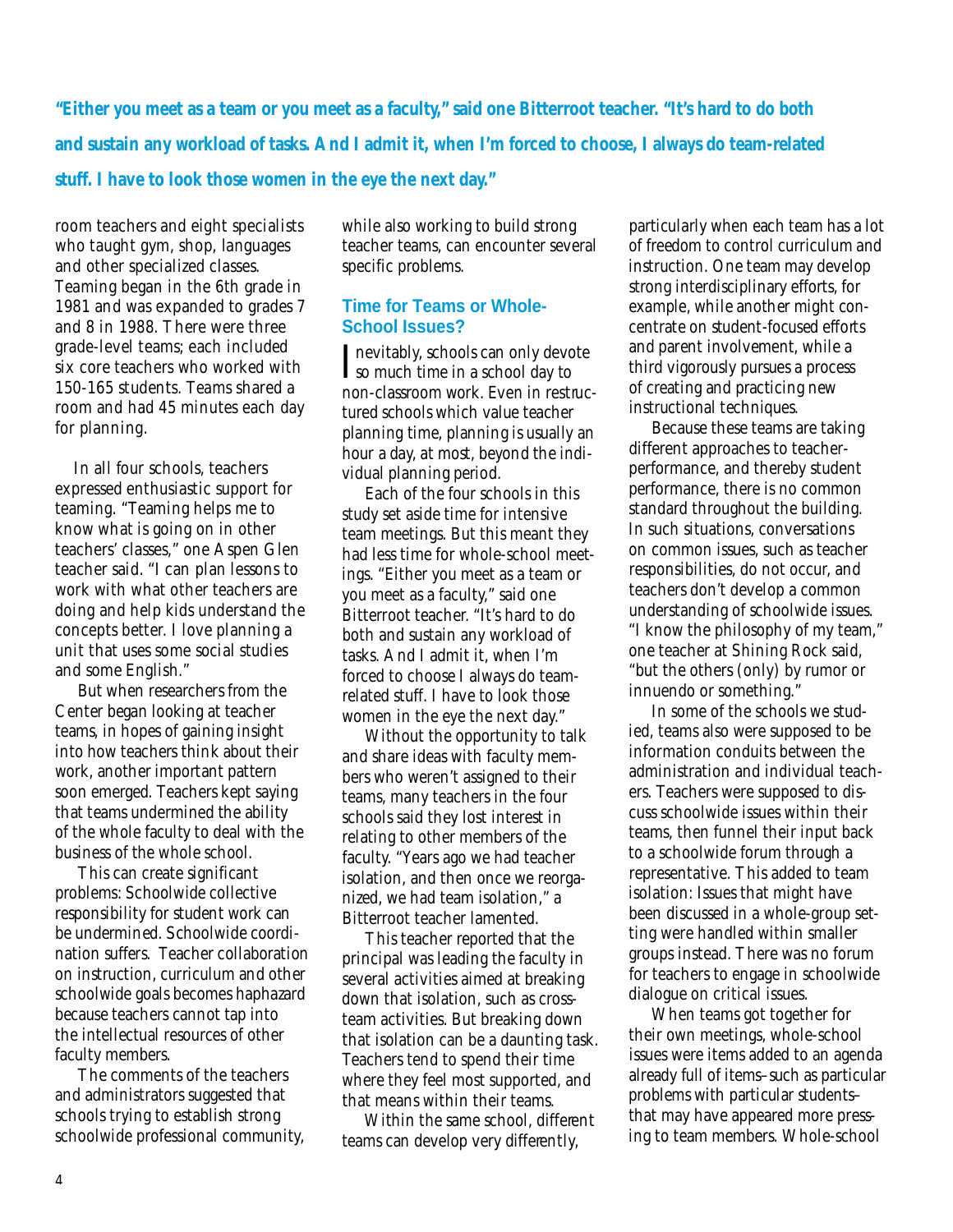issues, requiring some coordination with teachers from other teams, also are harder to resolve within a team meeting. Teams therefore tended to deal first with business that was intimately shared by team members, while the health and prosperity of the whole school took a back seat.

This led to frustration for teachers anxious to make progress on schoolwide issues that affected their practice. Teachers in all four of the schools in this sample said they were concerned that their schools were "stalled on the important schoolwide tasks."

#### **Narrower Focus**

In all four schools, teachers said they<br>were proud to work in teams that were proud to work in teams that were focused on students as whole people. Taking a broader approach to the emotional and educational needs of each individual was very gratifying, they said, and made them feel more responsible for student success. Teachers often said they were motivated to work hard to meet the needs of "our kids." This was especially true in teams set up as "magnet" programs for at-risk students.

But as students cease to be anonymous faces in a crowd, teacher-student relationships can become far more demanding. And as teachers become more deeply involved with the needs of their students, they can lose sight of schoolwide goals, focus and community. Issues of long-term schoolwide e ffectiveness, and how it can be improved, remain unaddressed.

#### **Limits on Peer Observation**

While teachers on a team can  $\sqrt{\ }$  use common planning time to meet some goals of improving practice, the team structure can inhibit other strategies. For example. if teachers are holding meetings during their common period, no teaching observation can take place in that period. And with a significant portion of the day already allotted to

team meetings, it's less likely there will be time for peer observations with teachers from other teams.

As a result, teachers trying to engage in reflection on practice are often limited to talking about practice, instead of taking part in classroom observations or otherwise getting a first-hand look at the existing practices of other teachers. At Bitterroot, for example, "professional development really just means conversation," a teacher said.

#### **Competition Between Teams**

In each of the four schools we<br>studied, one team stood out as the n each of the four schools we "good team," and was more likely to receive the support and respect of the administration. Members were more likely to get money to attend conferences, for example, or to be included on committees and other influential school bodies.

Some teams became "good teams" because they happened to include a larger number of strong teachers. Others included more single, unattached teachers, who were freer to spend personal time on school business than teachers with family responsibilities. And some teams were made up of people whose personalities and work styles happened to complement each other exceptionally well.

While teachers who find themselves on "the good team" in a school may find it rewarding, this does little to help other teachers at the school feel effective in their jobs. On the contrary, competition and resentment between teams can easily develop.

Other teams, for example, may feel they are told to do things–such as holding breakfast meetings with parents or adopting particular instruction techniques–simply because the good teams did them. This can build resentment that can split the faculty and prevent unity of purpose or goals.

*As teachers become more deeply involved with the needs of their particular students, they can lose sight of school*wide goals, focus and community. *Issues of long-term schoolwide effectiveness, and how it can be improved, remain unaddressed.*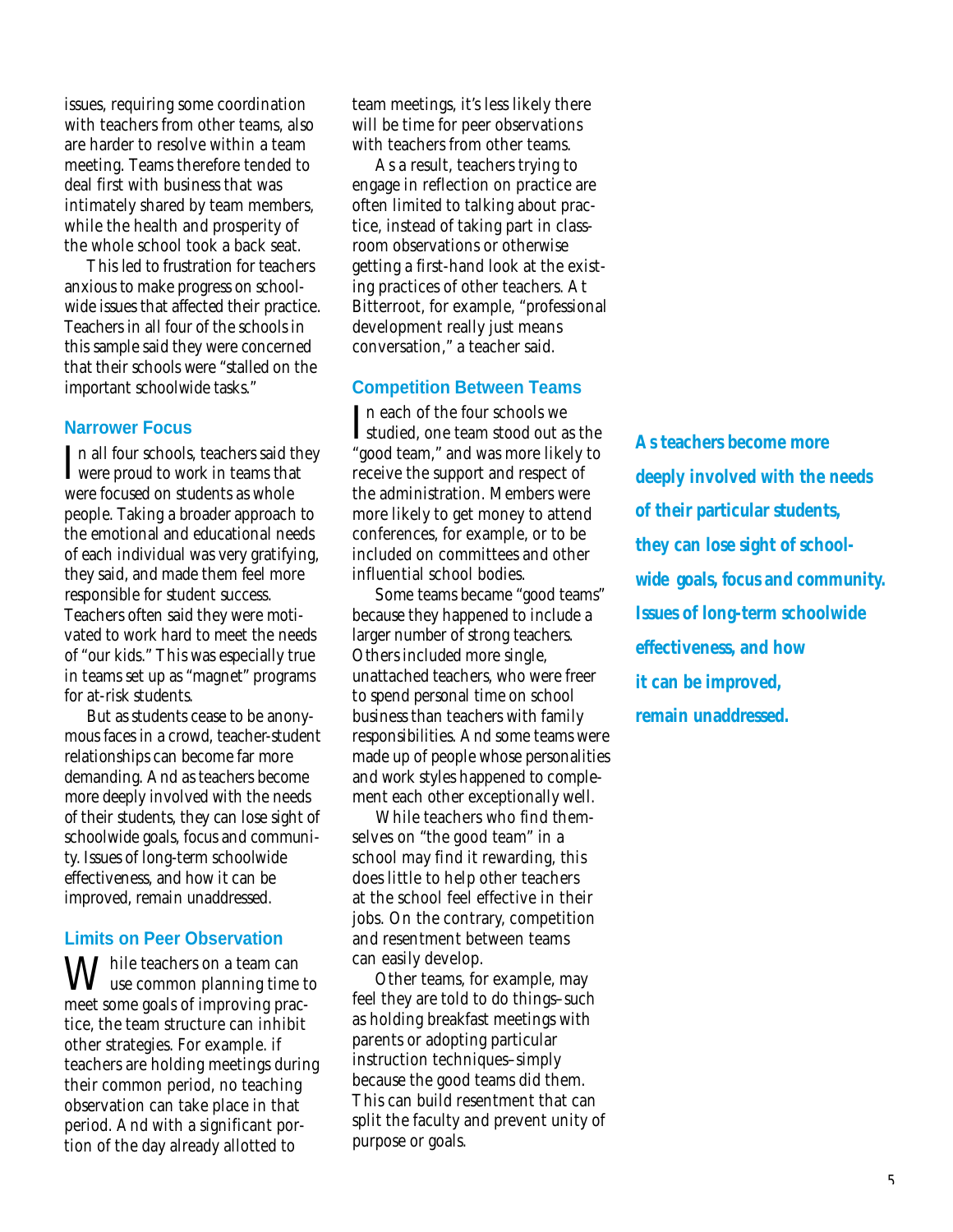*Teachers unwilling to deal directly with conflict within their team strike compromises instead. Team members end up trading comfort for critical analysis of their work.*

Principals and other school leaders facing such a situation may wonder: Should I support the good team and help its members continue to be successful, or should I put the needs of the whole school first? At Aspen Glen, this issue came to a head when a superintendent announced plans to break up a "good team," in hopes that its members would improve other teams in the school. That left the teachers on that team feeling they were being punished for doing a good job. "We invested our energy here," said one. "Why should we be split up because other teams don't work well?"

The superintendent in charge of Aspen Glen, however, saw the matter differently. "They are a good team and they've worked well together. . .. " he acknowledged. "I'd like to keep them happy but I need to consider what's best for the whole school, and in this case a transfer would really help out the (other) team."

#### **The Cost of Keeping the Peace**

Teachers in teams often comment<br>on the family-like atmosphere of  $\perp$  on the family-like atmosphere of trust and concern that the teams can inspire. Unfortunately, that also means that teams can duplicate the negative side of family relationships too. The bonds of affection within a team can become rewards in themselves, and teachers sometimes become reluctant to threaten those bonds. They may choose to avoid serious reflection on practice, for example, because they don't want to hurt a colleague's feelings, or to risk being hurt themselves.

In teacher teams, as in real families, "troubles are hard to deal with," one teacher at Aspen Glen said. "People always want to make you feel better rather than discuss things deeply. There are times I'd like to really discuss something–you know, just rip it apart–but that's not something we do."

Teachers unwilling to deal directly with conflict strike compromises instead. In this way, important issues can be watered down by a staff unwilling to risk disagreement. Team members end up trading comfort for critical analysis of their work.

### **Conclusion**

 $\mathbf{M}$  /e don't want to leave the impression that teacher teaming shouldn't be tried. Neither do we suggest that schools wishing to develop strong teams cannot develop strong schoolwide professional community as well.

We are simply presenting examples of problems that other schools have encountered, in hopes that teachers, principals and other educators may learn from their colleagues' experiences and use them as a guide in developing or assessing their own schools and programs.

Perhaps school members who are struggling with professional community and teacher teaming will see their own situations reflected in some of these examples, and will use this knowledge to guide efforts at overcoming these challenges. Hopefully, they will find ways to strike a balance between these two important vehicles for cooperation, and thereby maintain their focus on student achievement.

#### **Endnotes**

1 for a more in-depth discussion of professional community, see *Issues in* **Restructuring Schools o. 6, Spring** 1994. Copies are free and may be ordered by using the card on page 7.

<sup>2</sup>Carnegie Council on Adolescent Development. (1989). Turning Points: Preparing American Youth for the 21st century. New York: Carnegie Corporation.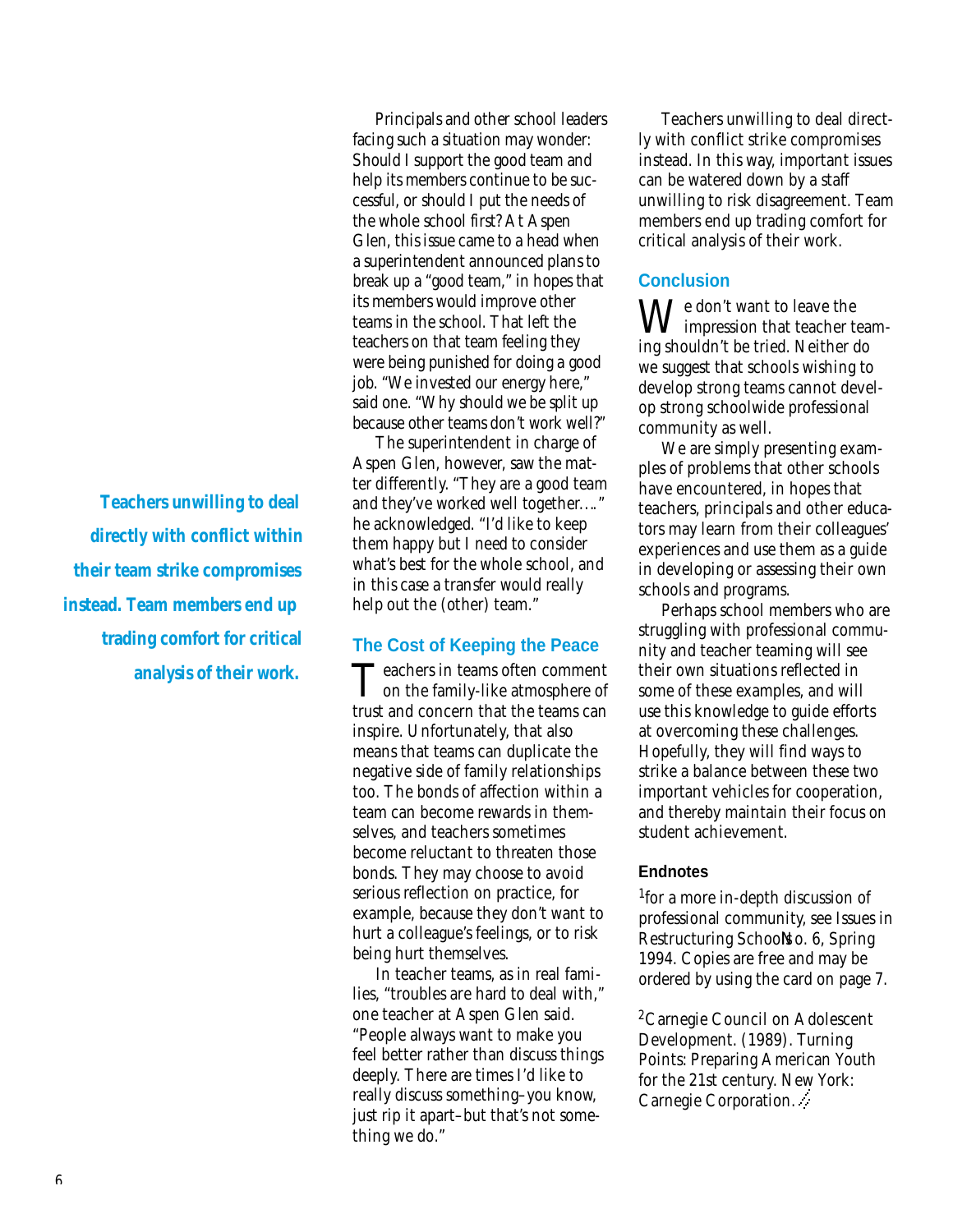The Center on Organization and Restructuring of Schools offers a variety of publications on critical topics in school restructuring. Single copies are free. Photocopies may be substituted for some publications that are no longer in stock.

#### **ISSUE REPORTS**

- □ No. 1–A Framework for School Restructuring–Fall 1991
- □ No. 2–Making Small Groups Productive–Spring 1992

**OTHER PUBLICATIONS**

- $\square$  No. 3–Restructuring School Governance: The Chicago Experience–Fall 1992
- □ No. 4-Standards of Authentic Instruction–Spring 1993
- □ No. 5-Social Capital: The Foundation for Education-Fall 1993
- □ No. 6-School-Wide Professional Community–Spring 1994
- $\square$  No. 7–High School Restructuring and Student Achievement– Fall 1994

## **BRIEFS**

- $\Box$  No. 1–Introduction to School Restructuring Issues–Fall 1991
- □ No. 2–Collaborative Planning Time for Teachers–Winter 1992
- □ No. 3-When School Restructuring Meets Systemic Curriculum Reform–Summer 1992
- $\Box$  No. 4–Estimating the Extent of School Restructuring–Fall 1992
- □ No. 5-Collegial Process versus Curricular Focus–Spring 1993
- □ No. 6–School Community Collaboration: Comparing Three Initiatives–Fall 1993
- $\Box$  No. 7–Opportunity to Learn–Fall 1993
- □ No. 8-Building Parent Involvement–Winter 1994
- □ No. 9-School-Based Management–The View from "Down Under"–Summer 1994
- □ No. 10–New Directions for Principals–Winter 1994
- $\Box$  Information Packet–A 12-page guide to the Center's mission and ongoing research.

| Name                  |
|-----------------------|
| Title                 |
| Affiliation           |
| <b>Street Address</b> |
| City                  |
| State, Zip            |
| Phone                 |
|                       |

 $\Box$  Please add me to your mailing list so I will receive future Center publications.

> Center on Organization and Restructuring of Schools University of Wisconsin–Madison 1025 West Johnson Street Madison, WI 53706

**Brief to Principals** is prepared by Leon Lynn at the Center on Organization and Restructuring of Schools, University of Wisconsin– Madison. This publication is supported by the U.S. Department of Education, Office of Educational Research and Improvement (Grant No. R117Q00005- 95), and by the Wisconsin Center for Education Research, School of Education, University of Wisconsin– Madison. The opinions expressed herein are those of the authors and do not necessarily reflect the views of the supporting agencies. This publication is free on request.

**Director:** Fred M. Newmann **Associate Director:** Gary G. Wehlage **Dissemination Coordinator:** Leon Lynn **Administrative Assistant:** Diane Randall **Graphic Designer:** Rhonda Dix

printed on necycle dp. parties of the second second second second second second second second second second second second second second second second second second second second second second second second second second se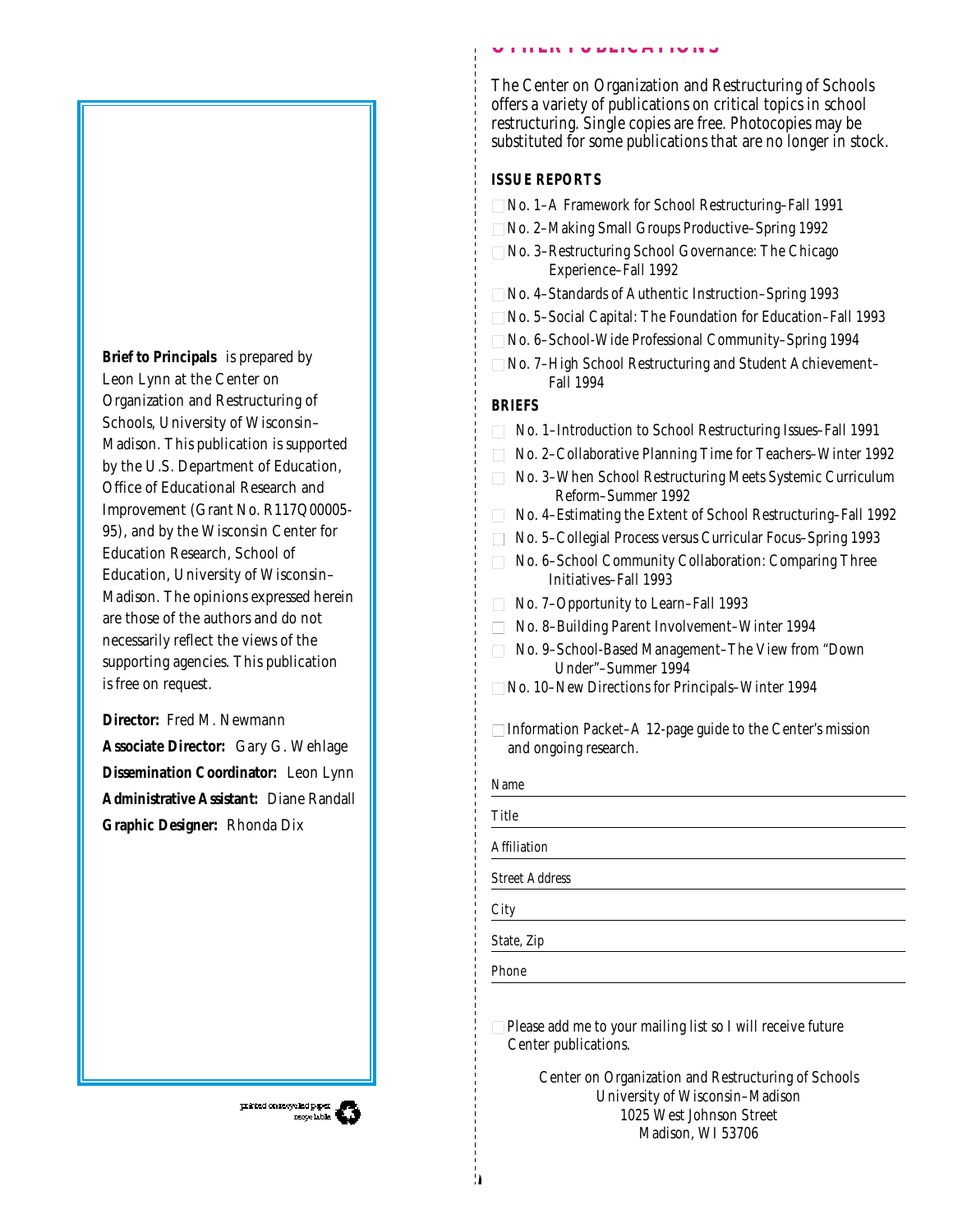# **Teacher Teaming: Opportunities and Dilemmas**

#### **ENTER ON ORGANIZATION AND ESTRUCTURING OF SCHOOLS**

nool of Education sconsin Center for Education Research iversity of Wisconsin-Madison 025 W. Johnson Street dison, WI 53706

Nonprofit Organizatic US Postage **PAID** Madison, Wisconsi Permit No. 1622